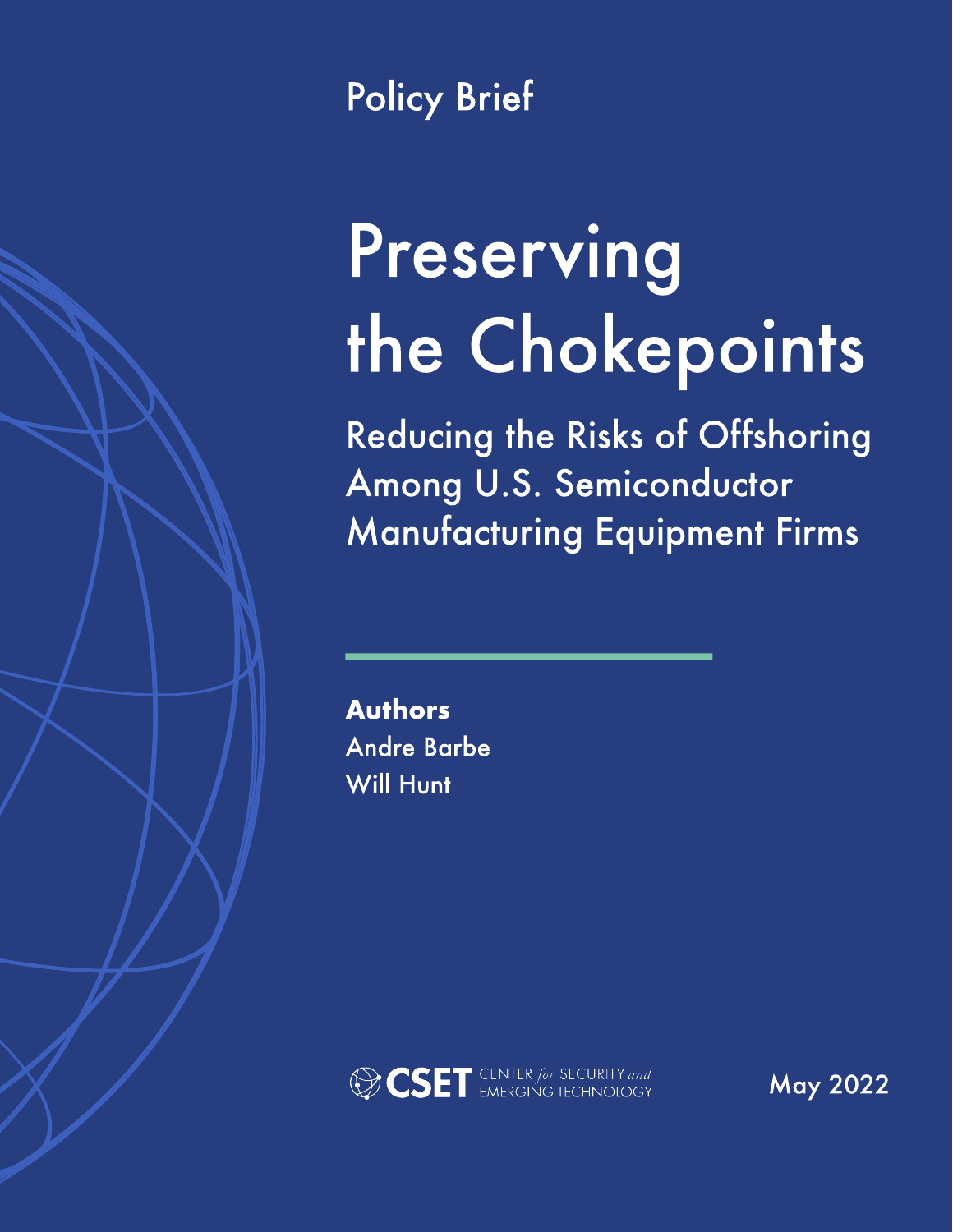#### **Introduction**

China can produce many types of computer chips, but it depends on companies headquartered in the United States and U.S. allies for the leading-edge computer chips that power smartphones, supercomputers, and artificial intelligence systems. China's chip dependence allows the United States and its allies to cut off the supply of chips to Chinese state or private actors that threaten human rights or international security.

Export controls on advanced semiconductor manufacturing equipment (SME) are among the most important tools available to sustain China's chip dependence. The production of advanced SME is dominated by a handful of firms in the United States, Japan, and the Netherlands, and the technology is highly complex, such that competitors face steep challenges to developing advanced SME.1 For example, EUV photolithography equipment is essential for manufacturing leading-edge logic chips, but it is sold by just one company: the Dutch firm ASML.<sup>2</sup> The United States and its allies have used export controls on SME to prevent China from indigenizing advanced chipmaking capabilities, thereby sustaining China's dependence on democracies for access to leading-edge chips.<sup>3</sup> Since 2019, U.S. export controls on SME have also prevented chipmakers in other countries from selling chips to the Chinese telecommunications giant Huawei.<sup>4</sup> More recently, the United States and its allies have implemented similar rules to restrict sales of chips and a variety of electronic equipment to Russia and Russian military end users.<sup>5</sup>

But export controls can also have adverse long-term effects if they incentivize U.S. SME firms *themselves* to offshore production to other countries. Recent unilateral U.S. export controls targeting China—which is now the world's largest market for SME firms<sup>6</sup> have raised concerns that U.S. SME firms might relocate production abroad to avoid future tariffs or export controls. Offshoring of SME production would both remove an important source of leverage over China and make the United States more dependent on other countries for access to some of the most important inputs to semiconductor manufacturing. This brief explores the degree to which U.S. SME firms are offshoring their production to other countries and the reasons driving firms to offshore.

Findings:

● **Top SME firms maintain and are building/investing in offshore manufacturing capacity.** Of the top three U.S. SME firms, Applied Materials states that half of its manufacturing occurs in Singapore, and both KLA and Lam Research have made significant investments in manufacturing facilities overseas. However, the United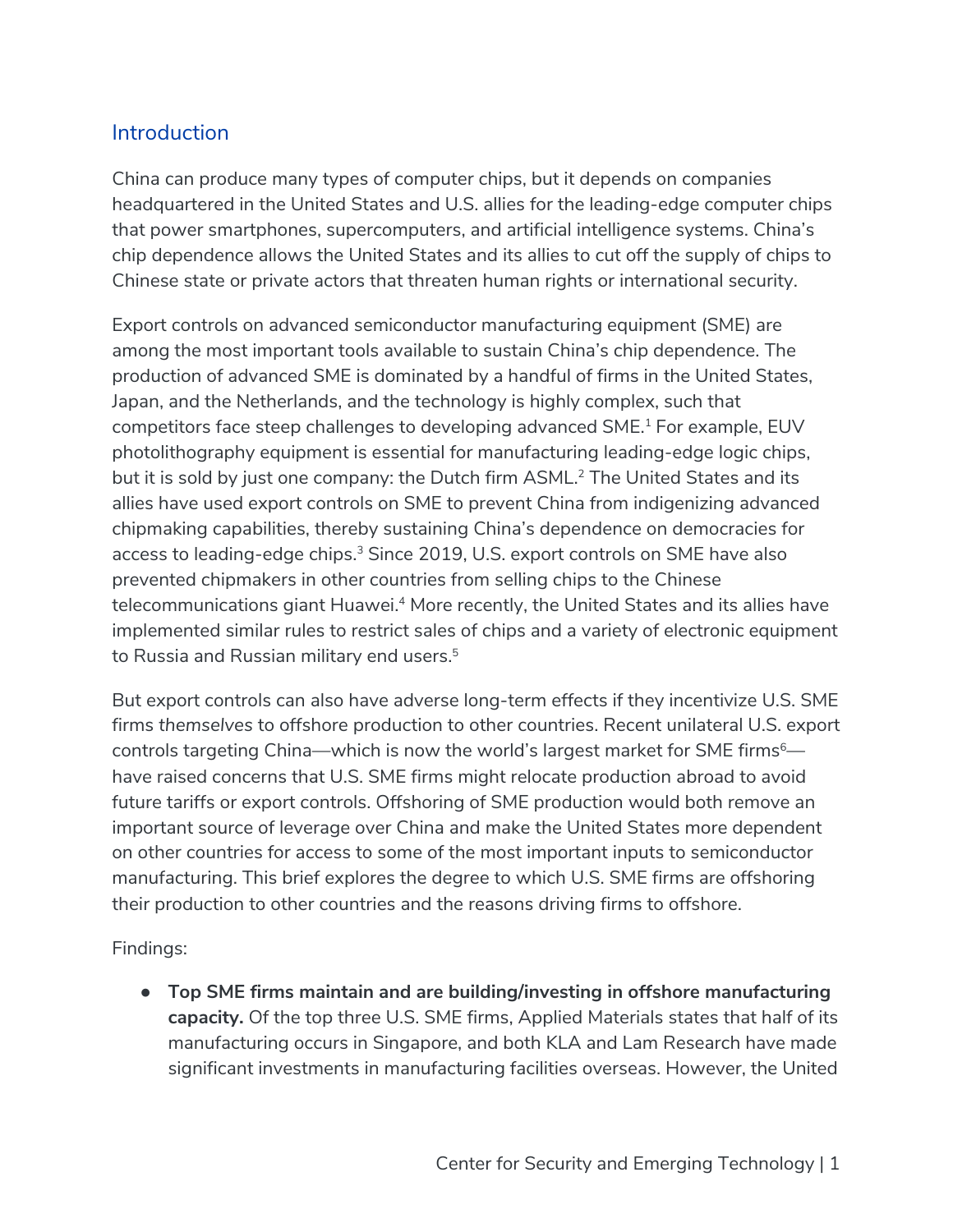States, Japan, and the Netherlands collectively continue to produce a majority of global SME exports onshore.

● **U.S. SME firms engage in offshore manufacturing for many reasons that predate recent export controls.** These include foreign acquisitions, greater proximity to customers in East Asia, and access to new STEM talent. However, SME firms are closely tracking developments in U.S. export control policy, particularly the use of the foreign-produced direct product rule (FDPR) and similar extraterritorial controls. Most U.S. SME firms have experienced limited business impacts from export controls thus far but discuss export controls as a risk in their annual reports.

#### Recommendations:

- **Establish a new multilateral regime for controlling SME exports.** Multilateral controls significantly reduce the risks of offshoring, but the Wassenaar Arrangement—currently the primary regime for coordinating multilateral export controls on SME—is too large and unwieldy for this purpose. Fortunately, the United States, Japan, and a handful of other allies are currently discussing the establishment of a new regime for controlling SME and other advanced technologies.<sup>7</sup> Such a regime is urgently needed.
- **Avoid unilateral export controls on SME.** Conventional unilateral controls typically will not prevent U.S. firms from shipping SME to China from their overseas manufacturing sites. Extraterritorial controls like the FDPR can prevent this in the short run, but such controls create incentives to design out U.S.-origin technologies over the long run.
- **Fund the CHIPS for America Act.** Historically, proximity to chipmakers in East Asia—SME firms' largest customers—has been a key motivator of offshore manufacturing among SME firms. Reshoring chipmaking capacity to the United States could therefore indirectly draw SME firms to produce more in the United States.
- **Promote onshore SME production through workforce investments, highskilled immigration, and direct incentives.** Congress should pass the green card cap exemption for PhD holders in certain STEM fields, as stipulated in the America COMPETES Act of 2022. Congress should also consider tax credits for SME firms, such as those in the Facilitating American-Built Semiconductors (FABS) Act and the Advanced Manufacturing Investment Credit (AMIC) included in the House-passed Build Back Better Act.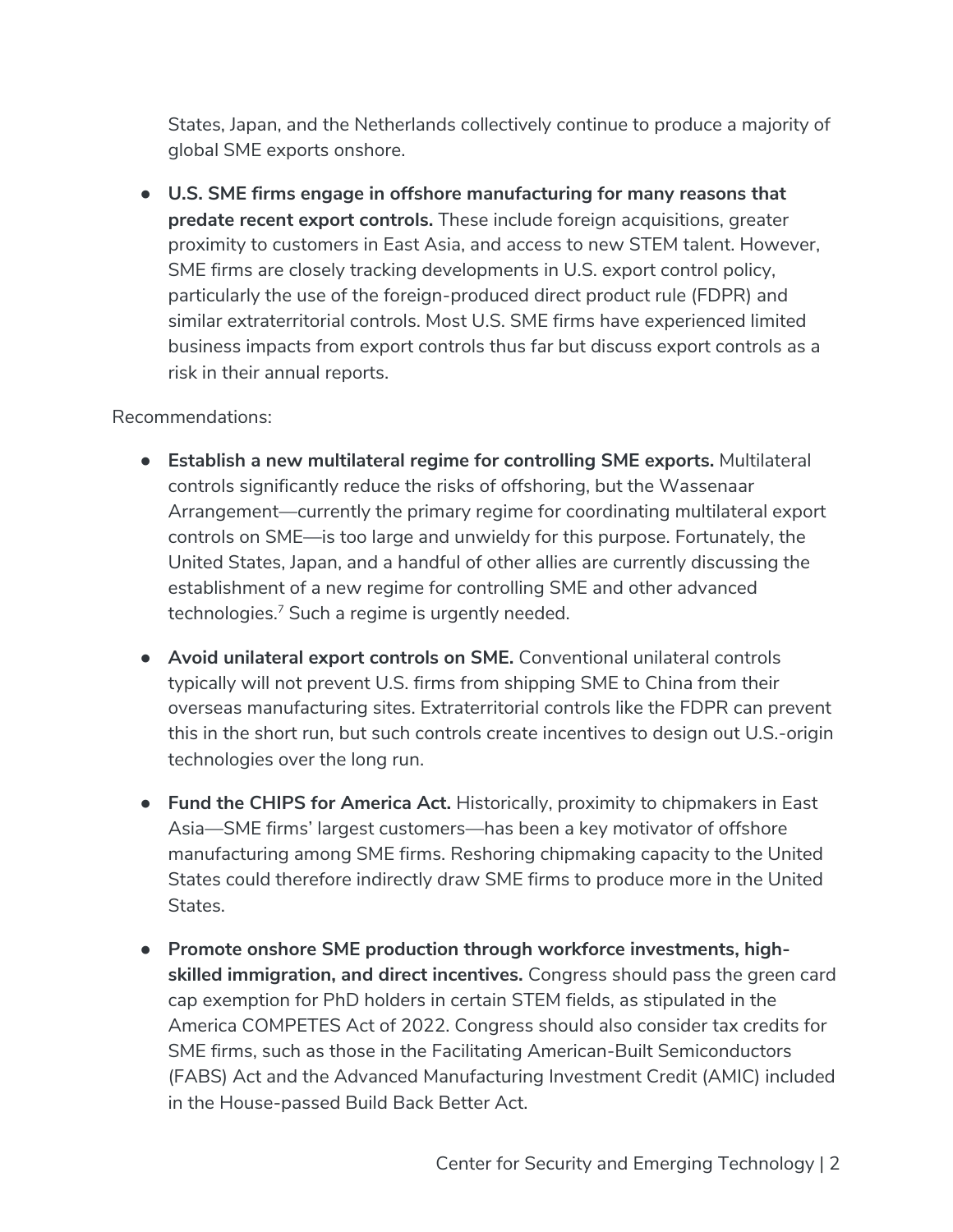# All top SME firms have manufacturing capacity overseas

All leading global SME firms have manufacturing facilities overseas (Table 1). Applied Materials, the largest American SME firm, states on its website that its Singapore location is the company's largest manufacturing facility outside the United States, with roughly 50 percent of its global SME production.<sup>8</sup> In 2020, Lam Research announced the establishment of a new manufacturing facility in Malaysia, which is its largest facility,<sup>9</sup> and KLA has significantly increased its overseas footprint since 2005 (Figure 1).

| <b>Company</b>                  | <b>Country of Headquarters</b> | <b>Locations of Other SME</b><br>manufacturing facilities                                                           |  |
|---------------------------------|--------------------------------|---------------------------------------------------------------------------------------------------------------------|--|
| ASML <sup>10</sup>              | <b>Netherlands</b>             | • Germany<br>• United States<br>• South Korea<br>$\bullet$ China*<br>$\bullet$ Taiwan**                             |  |
| Applied Materials <sup>11</sup> | <b>United States</b>           | $\bullet$  srael**<br>• Singapore**                                                                                 |  |
| Lam Research <sup>12</sup>      | <b>United States</b>           | • South Korea<br>• Austria<br>$\bullet$ Malaysia*<br>$\bullet$ Taiwan**                                             |  |
| Tokyo Electron <sup>13</sup>    | Japan                          | • United States<br>$\bullet$ Taiwan**<br>• South Korea<br>$\bullet$ Ireland                                         |  |
| $KLA^{14}$                      | <b>United States</b>           | • Singapore**<br>$\bullet$  srael**<br>$\bullet$ Germany<br>· United Kingdom<br>$\bullet$ Italy<br>$\bullet$ China* |  |

**Table 1.** Headquarters and Overseas Locations of Top 10 Global SME Producers by Revenue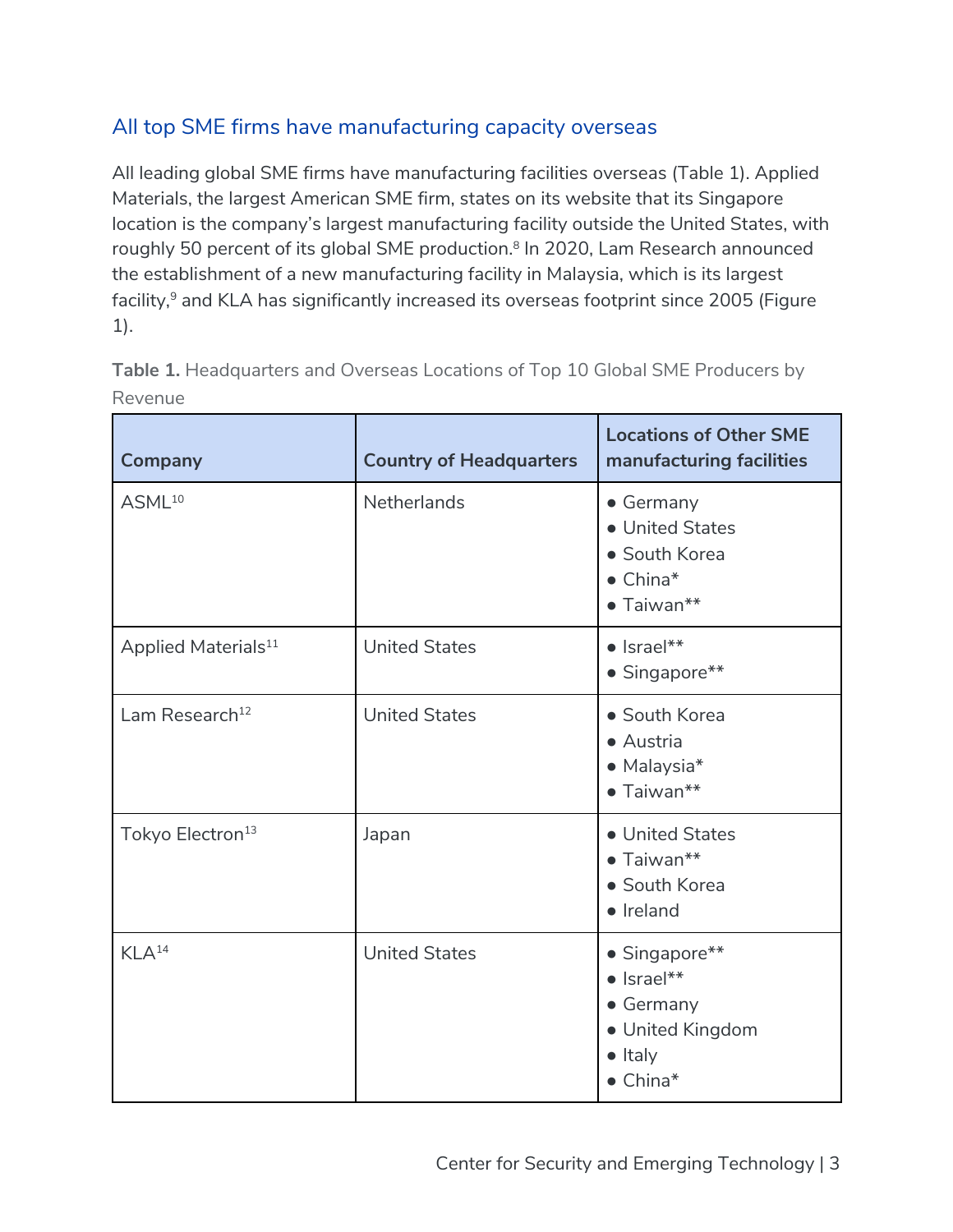| Advantest <sup>15</sup>         | Japan                | $\bullet$ Malaysia*<br>• South Korea<br>• United States                        |  |
|---------------------------------|----------------------|--------------------------------------------------------------------------------|--|
| Teradyne <sup>16</sup>          | <b>United States</b> | • Global but not specified<br>in public materials                              |  |
| SCREEN SPE17                    | Japan                | • Global but not specified<br>in public materials                              |  |
| Hitachi High-Tech <sup>18</sup> | Japan                | $\bullet$ China*<br>$\bullet$ Thailand*<br>$\bullet$ Spain<br>• United Kingdom |  |
| ASM International <sup>19</sup> | <b>Netherlands</b>   | $\bullet$ Singapore**<br>• South Korea                                         |  |

\* These countries are not members of the Wassenaar Arrangement and do not closely coordinate controls with Wassenaar.

\*\* These countries are not members of the Wassenaar Arrangement but coordinate their controls closely with Wassenaar.<sup>20</sup>

Source: See footnotes to this table.

At least two major U.S. SME firms, in particular, appear to have increased their overseas footprints over the last decade. Applied Materials and KLA—the largest and thirdlargest U.S.-headquartered SME firms, respectively—report the square footage of their major properties located around the world in their annual 10-K filings. (Unfortunately, Lam Research, the second-largest U.S. SME firm, does not report this data.) Figure 1 presents these firms' square footage located overseas as a percentage of the total square footage of their properties. For both companies, this metric of offshoring has increased markedly: from 13 percent in 2005 to 40 percent in 2020 for Applied Materials, and from 0 percent to 67 percent for KLA.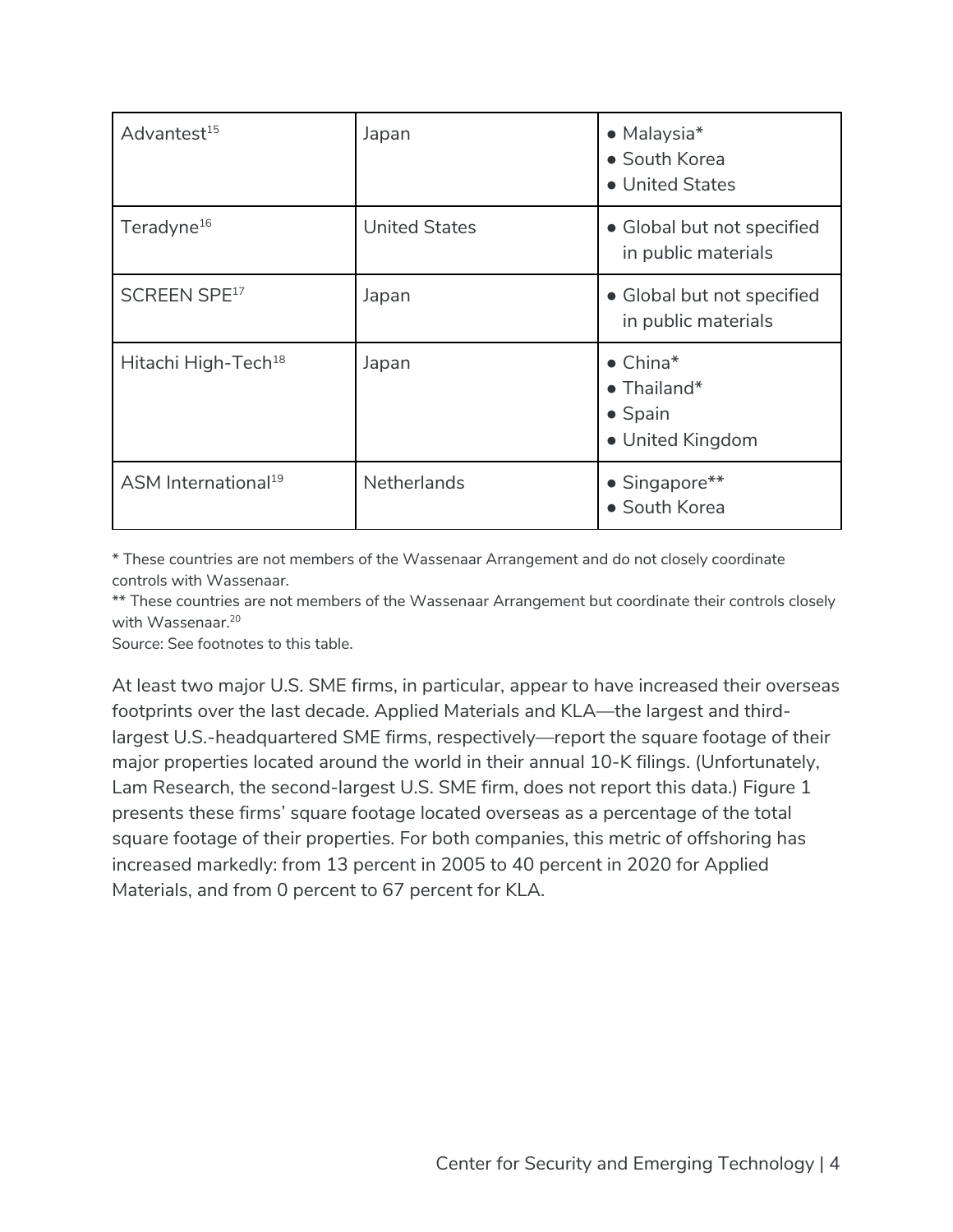

**Figure 1.** Top U.S. SME firms have increased their overseas manufacturing footprints

Note: In some years these firms also reported whether a given property was used for manufacturing or for other purposes, such as customer service; in such cases, we have excluded properties not involved in manufacturing.

Source: CSET analysis of 10-K filings by Applied Materials and KLA from 2005, 2010, 2015, and 2020.

However, the implications of this trend should not be overstated. Export data suggests that while some offshoring may be occurring, the majority of SME production continues to occur in the United States, Japan, and the Netherlands (Figure 2). To measure country-by-country SME exports, we use United Nations COMTRADE data, which is widely used for measuring exports and contains detailed industry codes, allowing us to distinguish SME exports from other types of exports. COMTRADE data also attributes exports to the country where the SME is manufactured, regardless of where the firm is headquartered, allowing us to track SME manufacturing occurring outside of the United States, Japan, and the Netherlands. The data contains three industry codes (called HS codes) for the SME industry, which collectively include most—but not all semiconductor manufacturing equipment. We exclude some SME-related HS codes from the analysis because they contain many items aside from SME and would therefore add noise to the analysis.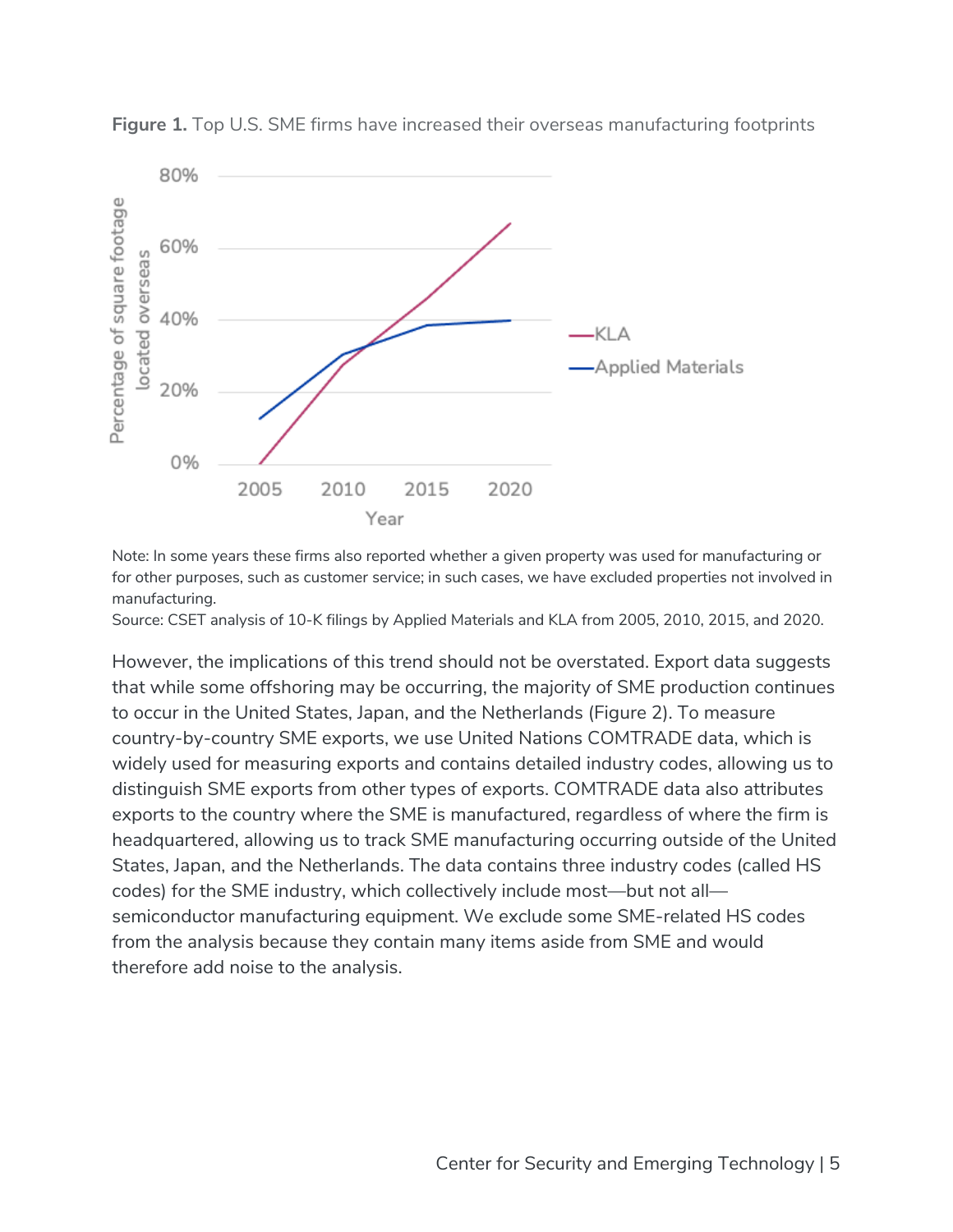

**Figure 2.** SME exports by country, 2016–2020

Note: This graph shows exports of SME in industry codes corresponding to: equipment for manufacturing semiconductor devices themselves (HS code 8486.20), for measuring and checking semiconductor devices and wafers (HS code 9030.82), and optical instruments for inspecting semiconductor devices, photomasks, or reticles (HS code 9031.41). These HS codes contain the most important SME, but there are also some SME in other HS codes that contain both SME and non-SME commodities. Source: CSET analysis of UN COMTRADE data.

Figure 2 does show a rise in SME exports from countries such as Singapore in absolute terms, but the percentage of exports from these countries relative to global SME exports has remained constant between 2015 and 2020. Moreover, the United States is still one of the two largest SME exporters overall, tied with Japan in 2020. Exports from Singapore may be largely attributable to U.S. firms Applied Materials and KLA, as well as the smaller Dutch firm ASM International, all three of which have manufacturing facilities there. Note also that Figure 1 underestimates the onshore SME production occurring in Japan and the United States, because both countries have domestic chipmaking industries that consume SME, and within-country SME sales to these firms are not recorded in export data.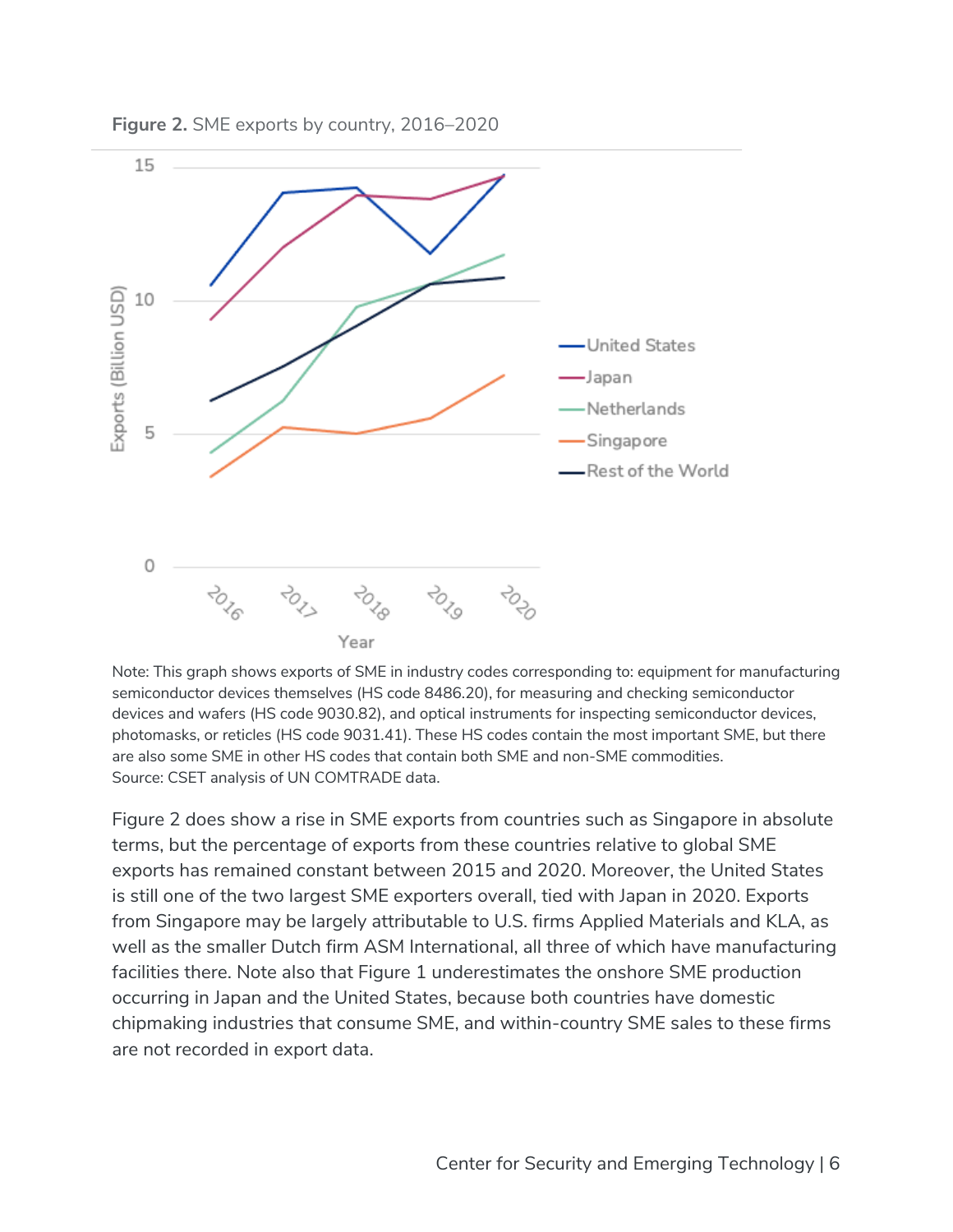Overall, we conclude that while some U.S. firms have offshore manufacturing capacity, the United States continues to produce more SME onshore than any other country except Japan. These figures should be closely monitored, as exports are likely a lagging measure of offshoring and may take years to register more recent offshore investments. Additionally, the United States may be experiencing more offshoring than other countries; indeed, reviewers of this paper knowledgeable about the SME industry confirmed that Dutch firms are engaged in minimal offshoring, whereas U.S. firms are more actively engaged in offshoring. This aligns with the significant rise in the overseas footprints of KLA and Applied Materials.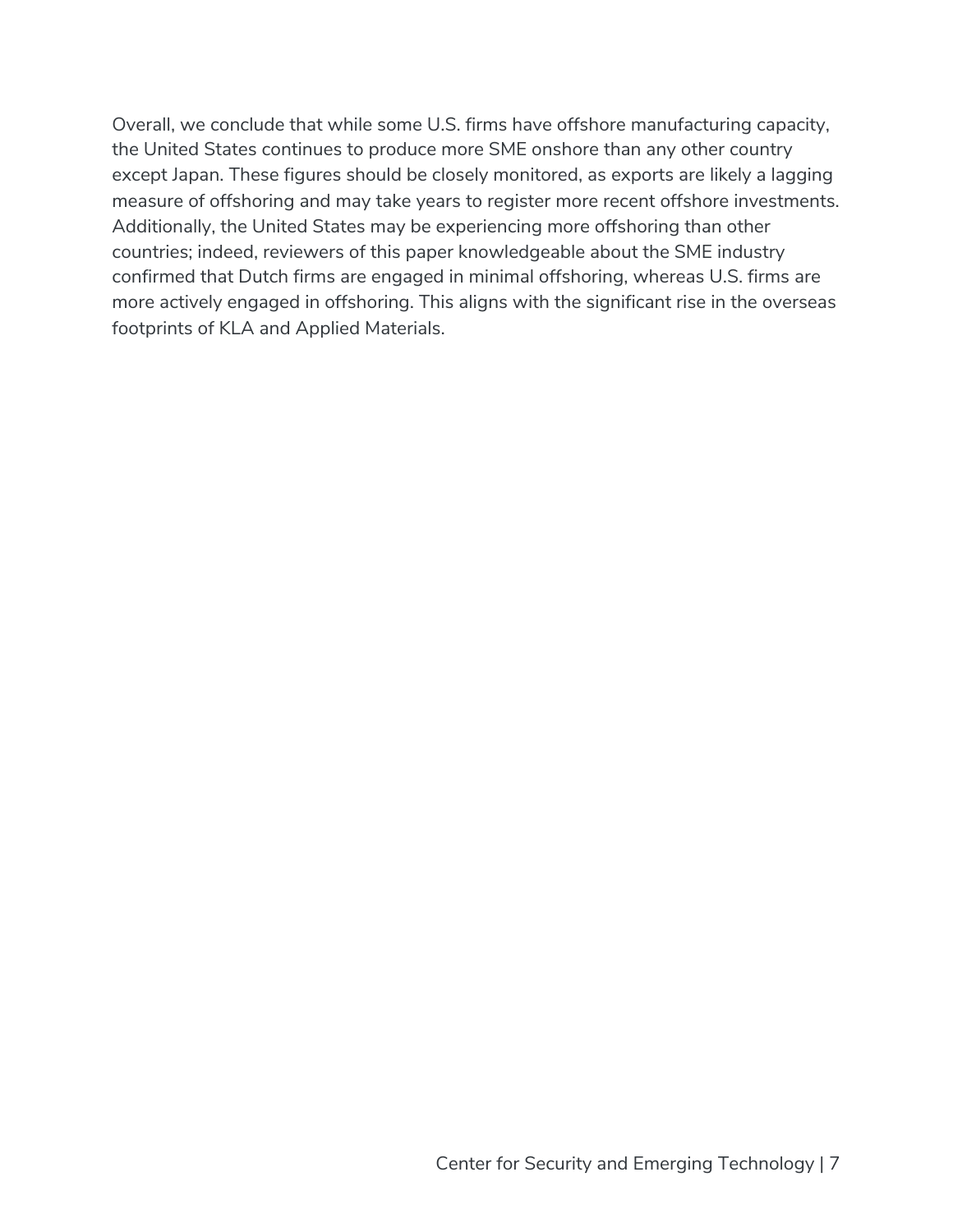## U.S. SME firms engage in offshore production for many reasons that predate recent export controls

To assess what might motivate U.S. SME firms to build capacity offshore, we examined the top four U.S.-headquartered SME firms' public statements about their reasons for offshoring. While such statements are snapshots in time, self-serving, and cannot be considered representative of the industry as a whole, they allow us to explore some of the publicly expressed motivations behind offshoring, which could be addressed by U.S. policy. Relevant factors driving offshoring decisions appear to include talent availability, proximity to customers and suppliers, foreign government support, business infrastructure, and foreign acquisitions (Table 2).<sup>21</sup>

All companies examined had made at least one foreign acquisition, which resulted in long-term investments in the same location. Talent is another commonly cited factor, and multiple reviewers of this paper affirmed that a lack of STEM talent in the United States motivated SME firms' decisions to invest overseas. Proximity to customers and suppliers is also cited frequently, in part because SME are frequently very large and expensive to ship over long distances.

| Company                     | <b>Talent</b><br>availability | <b>Proximity to</b><br>customers<br>and suppliers | Foreign<br>government<br>support | <b>Business</b><br>infrastructure | Foreign<br>acquisition |
|-----------------------------|-------------------------------|---------------------------------------------------|----------------------------------|-----------------------------------|------------------------|
| Applied<br><b>Materials</b> |                               | X                                                 | X                                | X                                 | X                      |
| Lam<br>Research             | X                             | X                                                 | X                                | X                                 | X                      |
| <b>KLA</b>                  | X                             | X                                                 |                                  |                                   | X                      |
| Teradyne                    | X                             |                                                   |                                  |                                   | X                      |

**Table 2.** U.S. SME firms' stated reasons for establishing or expanding overseas footprint

Source: Various—see Appendix A.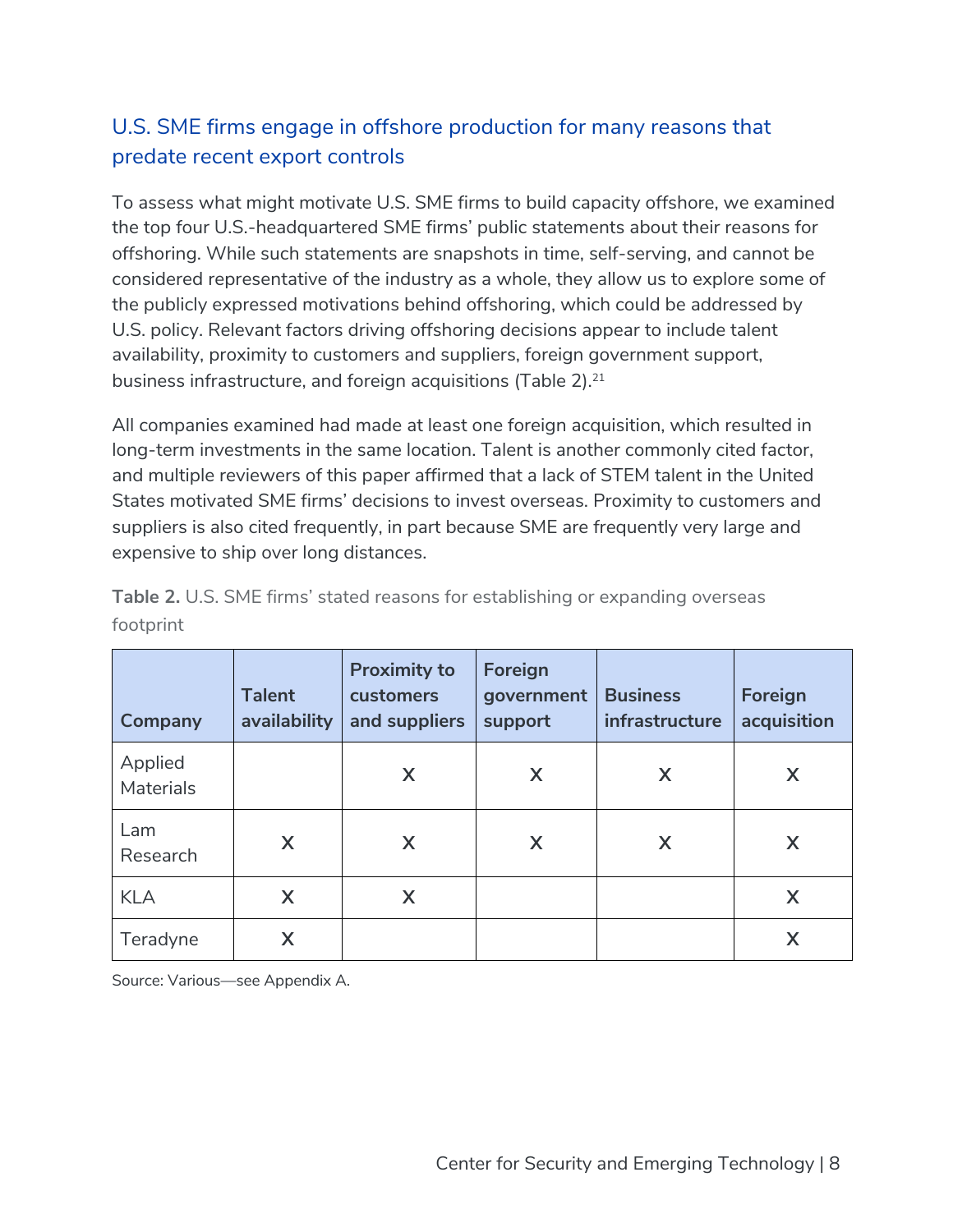The factors presented in Table 2 suggest that a variety of policies could make the United States more attractive. In particular, the U.S. government should take steps to:

- Strengthen the U.S. semiconductor workforce<sup>22</sup>
- Fund the CHIPS for America  $Act^{23}$
- Consider offering incentives directly to SME firms through CHIPS Act grants and tax credits such as the Facilitating American Built-Semiconductors (FABS) Act and the Advanced Manufacturing Investment Credit (AMIC) included in the Build Back Better Act

R&D investments could also be helpful, insofar as they lead to the creation of more SME-related startups in the United States.

Notably, we did not find public statements from SME firms stating that trade tensions motivated their decision to offshore supply, perhaps because existing controls are mostly limited in scope (Box 1). However, concerns about trade tensions may be rising. For example, the annual reports of all four of the top U.S. SME firms mentioned export controls imposed on China in 2020. The firms state that they are continually monitoring future developments related to export controls and that uncertainty about future export controls represents a risk to their operations.<sup>24</sup> Each of the three biggest U.S. SME firms have also publicly commented in earnings calls that, if needed, they can shift their production of equipment destined for Chinese entity-listed chipmakers to their overseas factories in order to maintain shipments to these firms.<sup>25</sup>

Thus, while recent U.S.-China trade tensions do not appear to be the primary factor motivating offshoring, unilateral controls could plausibly accelerate offshoring in the future. Multilateral controls should reduce the risk of offshoring and are therefore preferable to unilateral controls over the long term. But the Wassenaar Arrangement the primary regime governing multilateral export controls—has 42 adherents, including Russia, making it slow and sometimes impossible to add new controls. Moreover, some major SME suppliers have manufacturing sites located in countries that do not adhere to the Wassenaar Arrangement (Table 1). Given the need for multilateral controls on SME and the difficulty of implementing them via Wassenaar, efforts are now underway to establish a smaller multilateral regime with allied countries, including Japan and the Netherlands, that would be capable of more nimbly applying export controls on technologies, including semiconductor manufacturing equipment.<sup>26</sup> Such a regime is welcome and urgently needed.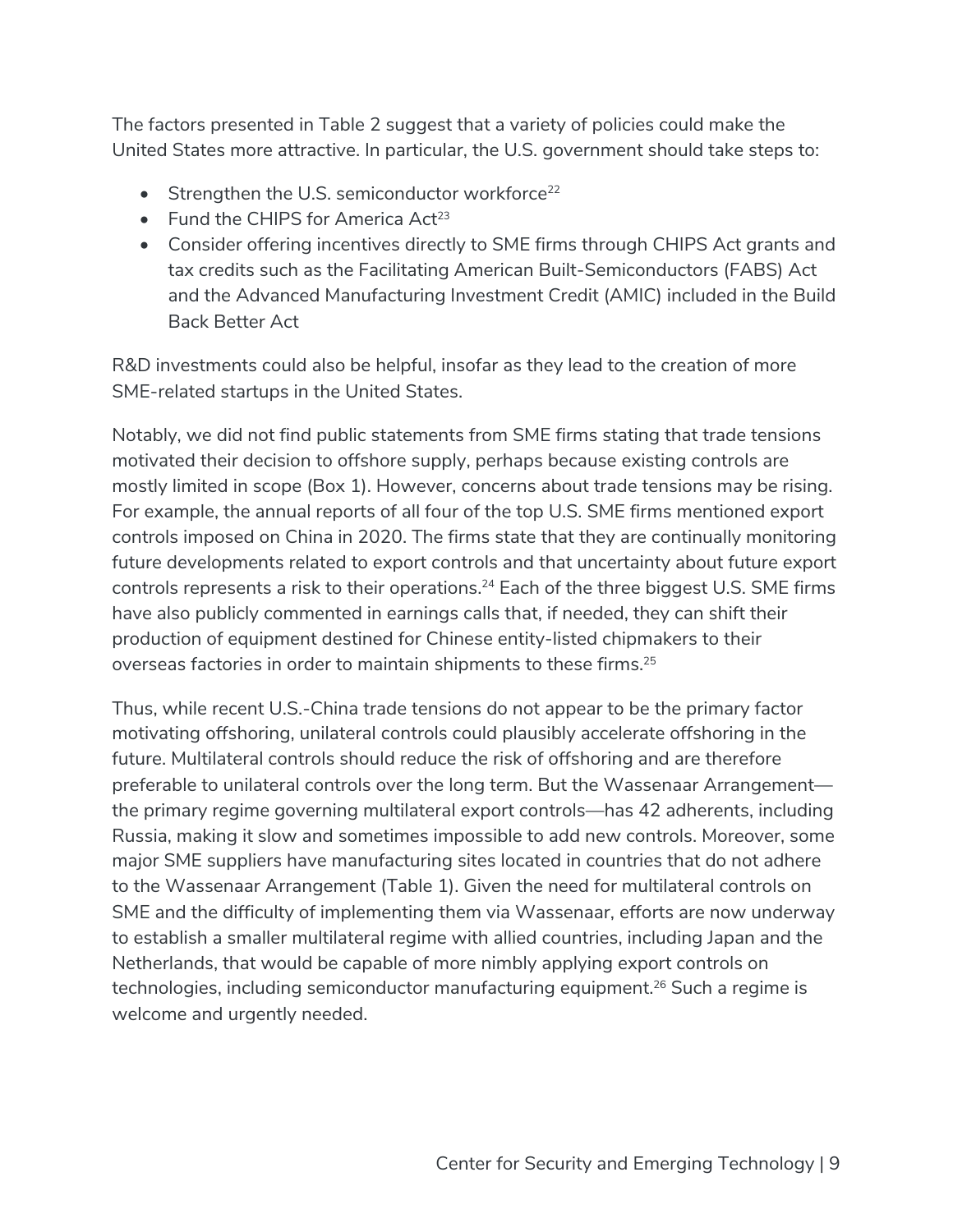#### **Box 1. Background on U.S. export controls on SME**

The United States and its allies have historically placed only limited controls on exports of chipmaking equipment to China. One major U.S. semiconductor equipment maker—Lam Research—has commented that the last export restriction relevant to any of their technologies was removed in 2015.<sup>27</sup> CSET's report "U.S. Semiconductor Exports to China" documents that while U.S. exports of SME to China doubled from 2014 to 2019, in 2018 only seven SME license applications were filed, and all were approved.<sup>28</sup>

Since 2019, however, the United States has moved to impose more unilateral requirements on semiconductor manufacturing equipment exports or end users within China. In 2019, the U.S. Commerce Department placed a new Chinese memory chip start-up called Fujian Jinhua IC on the entity list for the theft of intellectual property from a U.S. memory maker, effectively halting its development and subjecting all items subject to Export Administration Regulations (EAR) to a license requirement with a policy of denial.<sup>29</sup> In 2020, the U.S. Commerce Department Bureau of Industry and Security (BIS) expanded the scope of the "military end-use rule" to include more SME. This rule requires exporters to conduct due diligence to identify whether U.S.-origin items exported to China, Russia, Venezuela, and Cuba may be diverted or used for military applications.<sup>30</sup> In addition, in 2020 BIS placed China's largest semiconductor manufacturer, SMIC, on the entity list.<sup>31</sup>

While they mark a change in U.S. export control policy, the direct impacts of these rules should not be overstated. On earnings calls, the three major U.S. SME firms stated that the military end-use rules would not significantly impact their business.32 And while SMIC is on the entity list, BIS has imposed a policy of denial only on items that are "uniquely required" for the production of 10nm and below  $(i.e., leading-edge)$  chips, making this a limited control.<sup>33</sup> The most significant impacts of controls based on SME may be measured in terms of the uncertainty generated among U.S. SME firms about potential future controls.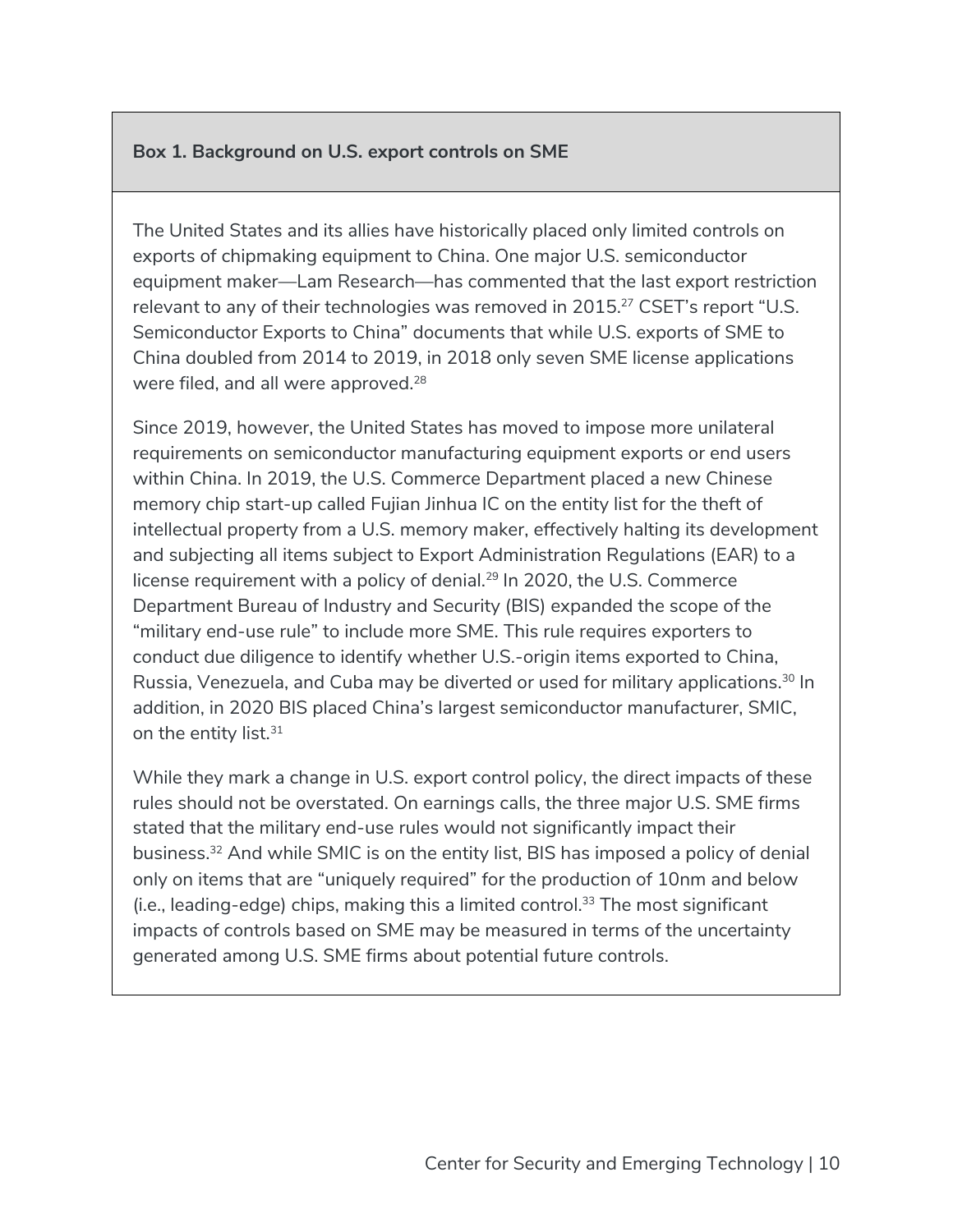## **Conclusion**

SME firms offshore for many reasons, including access to foreign talent, foreign acquisitions, and proximity to customers. It is too early to say whether recent export controls and trade tensions will increase offshoring among SME firms. However, SME firms are tracking developments in export control policy closely and have expressed willingness to shift production overseas in response to new unilateral controls. The United States should therefore avoid using unilateral controls on SME; ongoing efforts to develop a new multilateral regime for controlling the export of SME and other advanced technologies are welcome and urgently needed.

Meanwhile, to ensure that U.S. SME firms continue to invest in the United States over the long term, policymakers should invest in growing the U.S. STEM-educated workforce through investments in workforce development and high-skilled immigration reform. Congress should also fund the CHIPS Act; this will encourage chipmakers to build more capacity in the United States, which will in turn draw U.S. SME firms to invest further in the United States to be closer to their customers. Finally, Congress should consider tax credits for SME firms such as those in the Facilitating American Built Semiconductors (FABS) Act and the Advanced Manufacturing Investment Credit (AMIC) included in the Build Back Better Act.

Taken together, investments in SME firms coupled with the establishment of a new multilateral regime for implementing SME-based export controls will help sustain U.S. and allied control over the most important chokepoints in the semiconductor supply chain.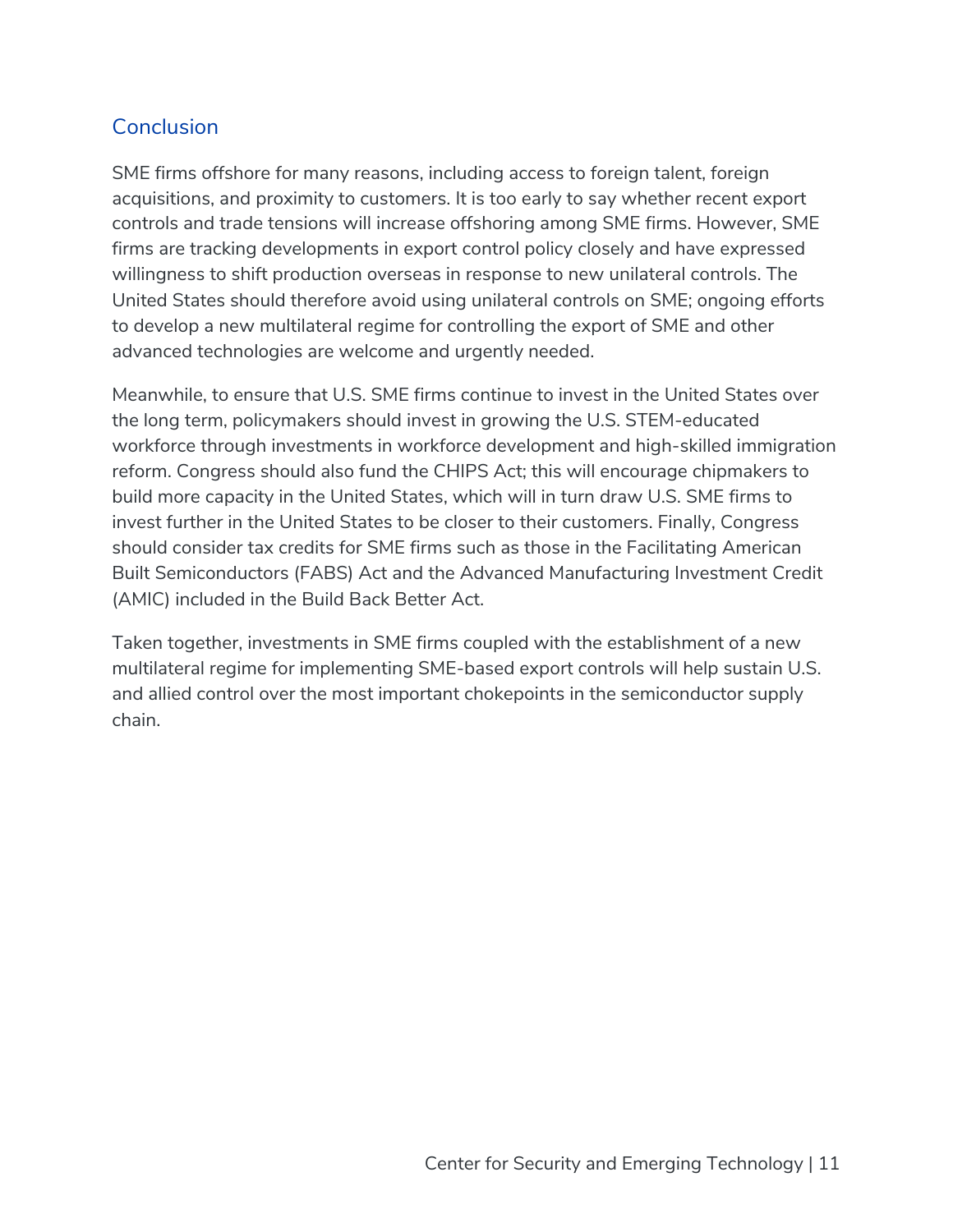#### Authors

Andre Barbe is a consultant at the World Bank, an affiliate researcher at the Stanford Institute for Human-Centered Artificial Intelligence, and an affiliate research scientist at the Applied Research Lab for Intelligence and Security at the University of Maryland.

Will Hunt is a research analyst at CSET and a PhD candidate at the University of California, Berkeley.

#### Acknowledgments

For helpful discussions, comments, and feedback, many thanks go to Owen Daniels, John VerWey, Dan Kim, Risto Puhakka, Catherine Aiken, Igor Mikolic-Torreira, CJ Muse, Joe Pasetti, Kevin Wolf, Matt Mahoney, and an anonymous reviewer. The authors would also like to thank Melissa Deng, Lynne Weil, and Alex Friedland for editorial support.



© 2022 by the Center for Security and Emerging Technology. This work is licensed under a Creative Commons Attribution-Non Commercial 4.0 International License.

To view a copy of this license, visit https://creativecommons.org/licenses/by-nc/4.0/.

Document Identifier: doi: 10.51593/20210045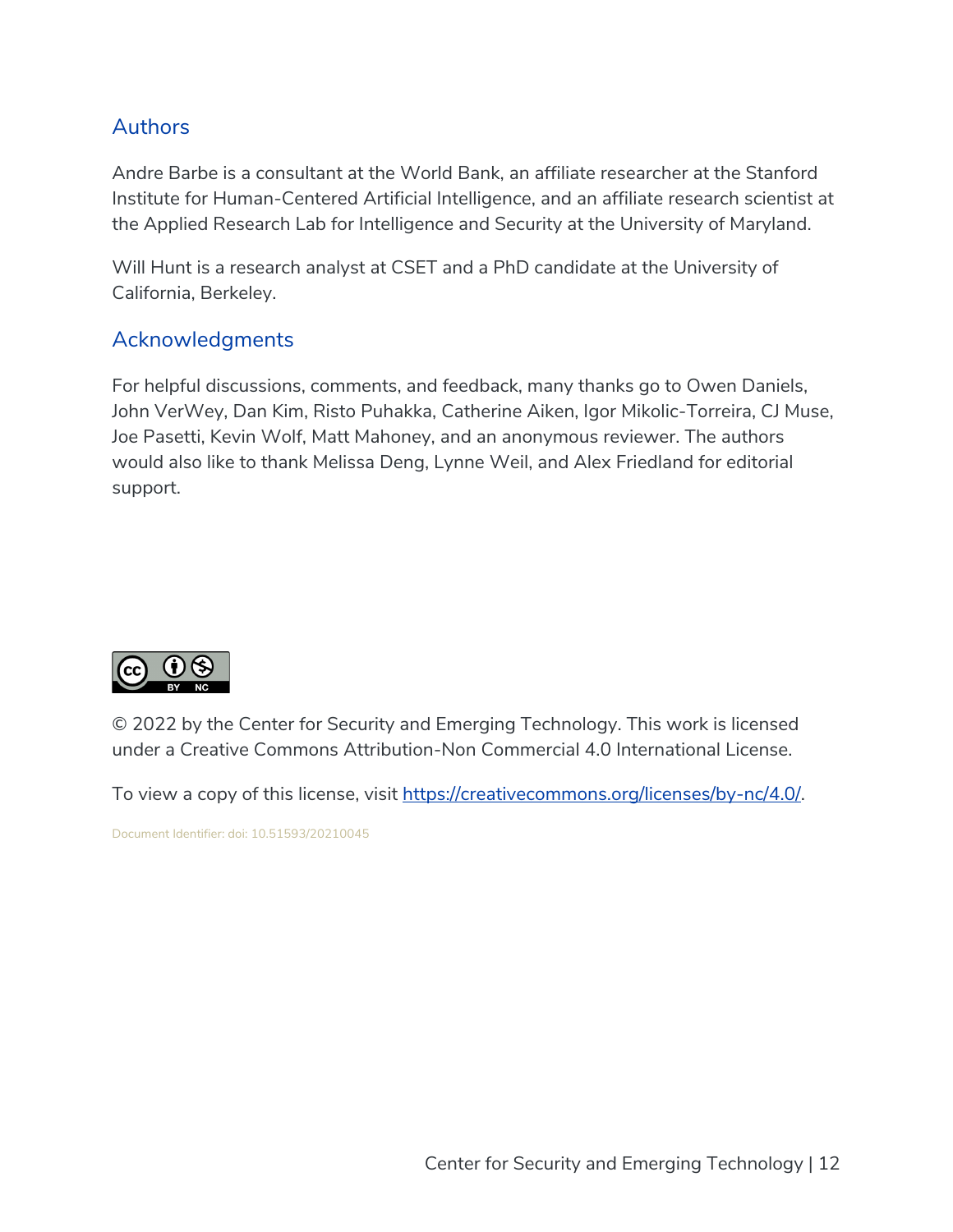# Appendix A—U.S. SME firms' statements on their reasons for offshore manufacturing

**Applied Materials** offered three motivations for establishing its Singapore manufacturing center—proximity to customers and suppliers in East Asia, solid business infrastructure, and strong government support.<sup>34</sup> Applied Materials also has a significant R&D center located in Israel, which was established upon the acquisition of two Israeli companies in the mid-1990s.<sup>35</sup>

**Lam Research** has overseas manufacturing capacity in Austria, Taiwan, and South Korea, and has built a new facility in Malaysia that is now its largest plant. Lam established its Austrian location in 2008 after the acquisition of SEZ Group and subsequently doubled the location's capacity in 2012.<sup>36</sup> Lam's South Korean location was established in 2019 and appears to have been driven in part by the South Korean government. Regarding motivations for government support, South Korean Provincial Governor Lee Jae-myung said, "One of the biggest issues in the Korean economy is speeding up the localization of equipment and materials."<sup>37</sup> Lam's facilities in Taiwan are the result of acquiring Talus, a Taiwanese firm.<sup>38</sup> Finally, the Malaysian facility appears to have been motivated by a combination of talent availability and infrastructure, not concerns about U.S.-China trade tensions, which preceded the decision to build in Malaysia.39

**KLA's** Israel location was established primarily due to the availability of human capital. Founder and then-CEO Ken Levy said of the decision to expand overseas: "Israel won hands down. We could have gotten much better deals on tax incentives, but the human capital was far above what was available elsewhere."40 In contrast, KLA's Singapore establishment appears to have been motivated substantially by proximity to customers in East Asia. Then-president of KLA-Tencor Southeast Asia Dan Lee said, "Our Singapore operation is a key part of KLA-Tencor's globalization efforts, putting us closer to customers with the ability to improve our responsiveness to changing customer requirements and market conditions."41 KLA has also made a number of acquisitions overseas, resulting in facilities located in Germany, Taiwan, the United Kingdom, and Israel. We were not able to find information about the origin of KLA's manufacturing facilities in China or Italy.

**Teradyne** established a manufacturing plant in Japan in 1995.<sup>42</sup> After a major earthquake caused significant damage to Japanese facilities, Teradyne decided to rebuild rather than shifting production to another location. Teradyne KK President Hiroshi Takashima said of the decision: "Our talented engineers have been engaged in the whole process from development, design and manufacturing to marketing in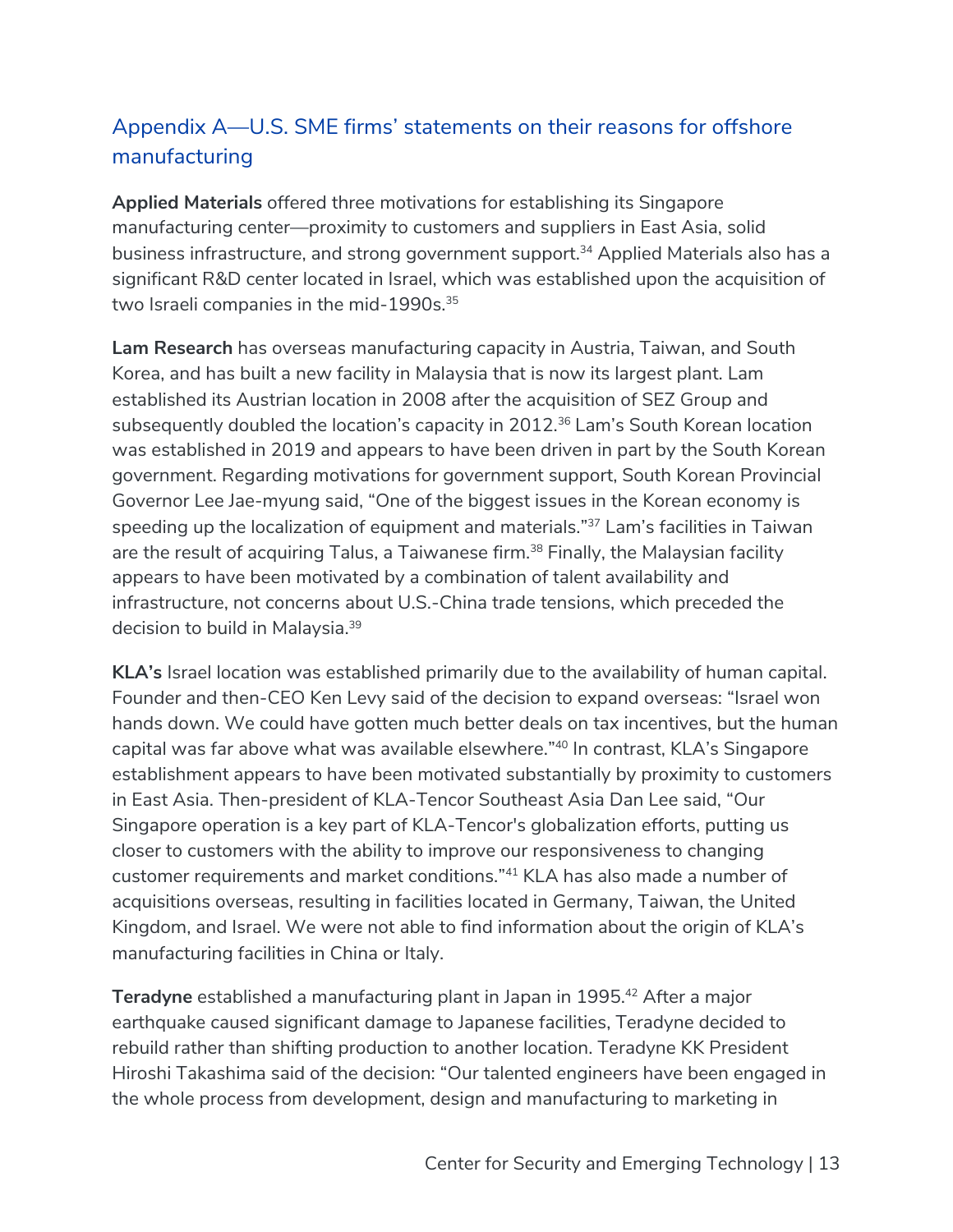Kumamoto for over 20 years. These 'human resources' with such accumulated experience are our most important assets. The corporate headquarters in the US has considered it best to rebuild the Kumamoto base because it is impossible to relocate the development base elsewhere."43 Teradyne also announced its purchase of the Danish firm Universal Robots in 2015.<sup>44</sup>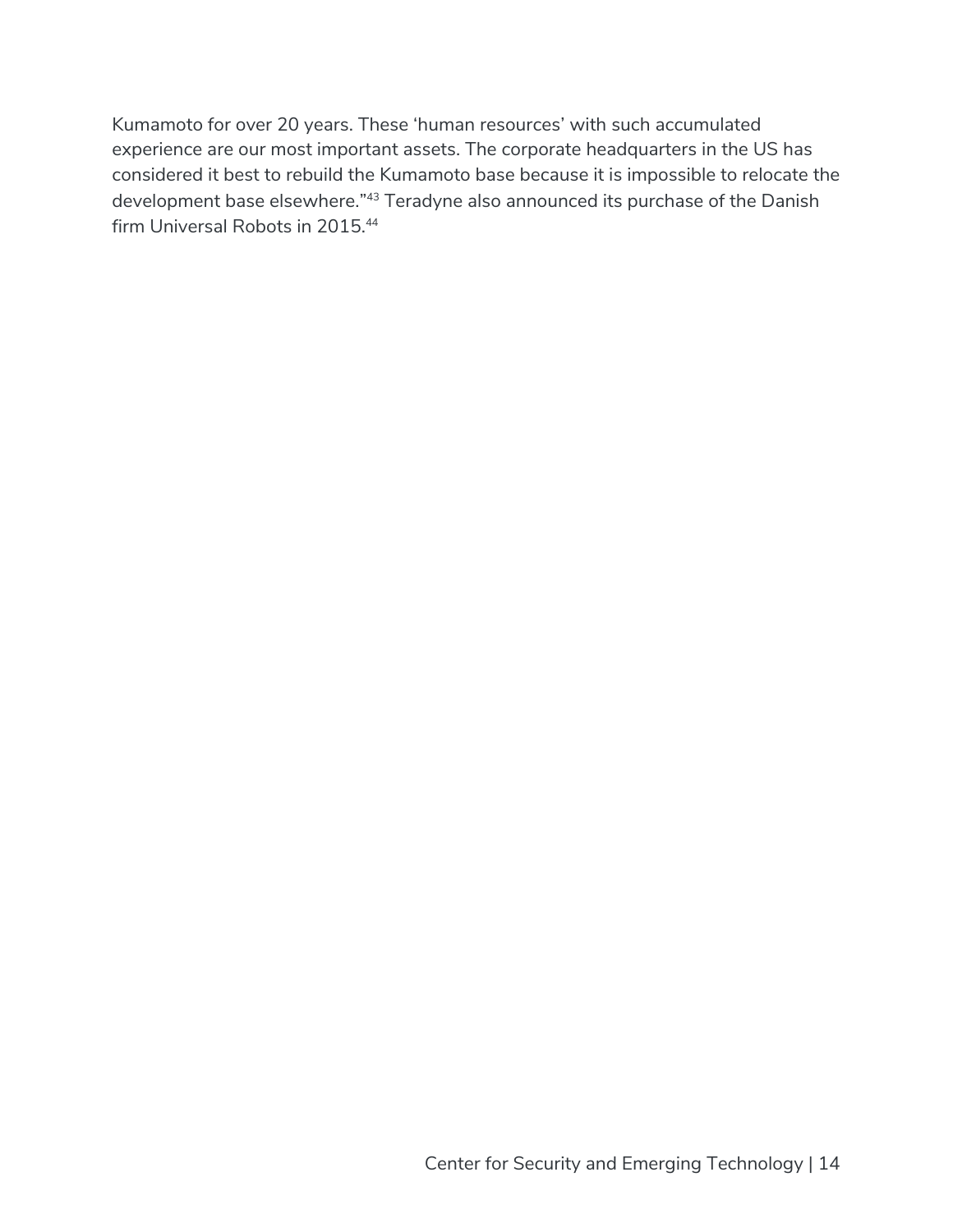## **Endnotes**

<sup>1</sup> Will Hunt, Saif M. Khan, and Dahlia Peterson, "China's Progress in Semiconductor Manufacturing Equipment" (Center for Security and Emerging Technology, March 2021), [https://cset.georgetown.edu/publication/chinas-progress-in-semiconductor-manufacturing-equipment/.](https://cset.georgetown.edu/publication/chinas-progress-in-semiconductor-manufacturing-equipment/)

<sup>2</sup> Saif M. Khan and Carrick Flynn, "Maintaining China's Dependence on Democracies for Advanced Computer Chips" (The Brookings Institution, April 2020), [https://www.brookings.edu/wp](https://www.brookings.edu/wp-content/uploads/2020/04/FP_20200427_computer_chips_khan_flynn.pdf)[content/uploads/2020/04/FP\\_20200427\\_computer\\_chips\\_khan\\_flynn.pdf.](https://www.brookings.edu/wp-content/uploads/2020/04/FP_20200427_computer_chips_khan_flynn.pdf) 

<sup>3</sup> Saif M. Khan, "Securing Semiconductor Supply Chains" (Center for Security and Emerging Technology, January 2021), [https://cset.georgetown.edu/publication/securing-semiconductor-supply-chains/.](https://cset.georgetown.edu/publication/securing-semiconductor-supply-chains/)

<sup>4</sup> "BIS Publishes Final 'Direct Product' Rule for Huawei and Entity List Compliance Obligation Clarifications," Crowell, August 21, 2020, [https://www.crowell.com/NewsEvents/AlertsNewsletters/all/BIS-Publishes-Final-Direct-Product-Rule](https://www.crowell.com/NewsEvents/AlertsNewsletters/all/BIS-Publishes-Final-Direct-Product-Rule-for-Huawei-and-Entity-List-Compliance-Obligation-Clarifications)[for-Huawei-and-Entity-List-Compliance-Obligation-Clarifications.](https://www.crowell.com/NewsEvents/AlertsNewsletters/all/BIS-Publishes-Final-Direct-Product-Rule-for-Huawei-and-Entity-List-Compliance-Obligation-Clarifications) 

<sup>5</sup> Bureau of Industry and Security, "Implementation of Sanctions Against Russia Under the Export Administration Regulations (EAR)͓ͳ U.S. Department of Commerce, 87 FR 12226, [https://www.federalregister.gov/documents/2022/03/03/2022-04300/implementation-of-sanctions](https://www.federalregister.gov/documents/2022/03/03/2022-04300/implementation-of-sanctions-against-russia-under-the-export-administration-regulations-ear)[against-russia-under-the-export-administration-regulations-ear.](https://www.federalregister.gov/documents/2022/03/03/2022-04300/implementation-of-sanctions-against-russia-under-the-export-administration-regulations-ear) 

 $6$  Che Pan, "US-China tech war: China becomes world's top semiconductor equipment market as Beijing pushes local chip industry," South China Morning Post, April 15, 2021, [https://www.scmp.com/tech/tech-trends/article/3129611/us-china-tech-war-china-becomes-worlds](https://www.scmp.com/tech/tech-trends/article/3129611/us-china-tech-war-china-becomes-worlds-top-semiconductor-equipment)[top-semiconductor-equipment.](https://www.scmp.com/tech/tech-trends/article/3129611/us-china-tech-war-china-becomes-worlds-top-semiconductor-equipment)

 $^7$  Amanda Lee, "US-Japan alliance restricting vital tech exports to China risks 'major impact' on trade, supply chains," South China Morning Post, January 25, 2022, [https://www.scmp.com/economy/china](https://www.scmp.com/economy/china-economy/article/3164537/us-japan-alliance-restricting-vital-tech-exports-china-risks)[economy/article/3164537/us-japan-alliance-restricting-vital-tech-exports-china-risks.](https://www.scmp.com/economy/china-economy/article/3164537/us-japan-alliance-restricting-vital-tech-exports-china-risks)

 $8$  It is not clear whether "production" is measured by value of sales or some other metric. "Applied Materials South East Asia," Applied Materials, [https://www.appliedmaterials.com/en](https://www.appliedmaterials.com/en-sg/company/about/singapore-overview)[sg/company/about/singapore-overview.](https://www.appliedmaterials.com/en-sg/company/about/singapore-overview) The Singapore manufacturing facility was established in 2010 with a \$60 million investment. In 2012, Applied Materials opened a Center of Excellence in Advanced Packaging with a \$100 million investment. "Applied Materials Singapore," Applied Materials, 2012, [https://www.appliedmaterials.com/files/media/singapore\\_factsheet\\_2013.pdf.](https://www.appliedmaterials.com/files/media/singapore_factsheet_2013.pdf) 

<sup>9</sup> Opalyn Mok, "Lam Research opens largest manufacturing plant in Penang with RM 1b investment," *Malay Mail*, August 3, 2021, [https://www.malaymail.com/news/money/2021/08/03/lam-research](https://www.malaymail.com/news/money/2021/08/03/lam-research-opens-largest-manufacturing-plant-in-penang-with-rm1b-investme/1994835)[opens-largest-manufacturing-plant-in-penang-with-rm1b-investme/1994835.](https://www.malaymail.com/news/money/2021/08/03/lam-research-opens-largest-manufacturing-plant-in-penang-with-rm1b-investme/1994835)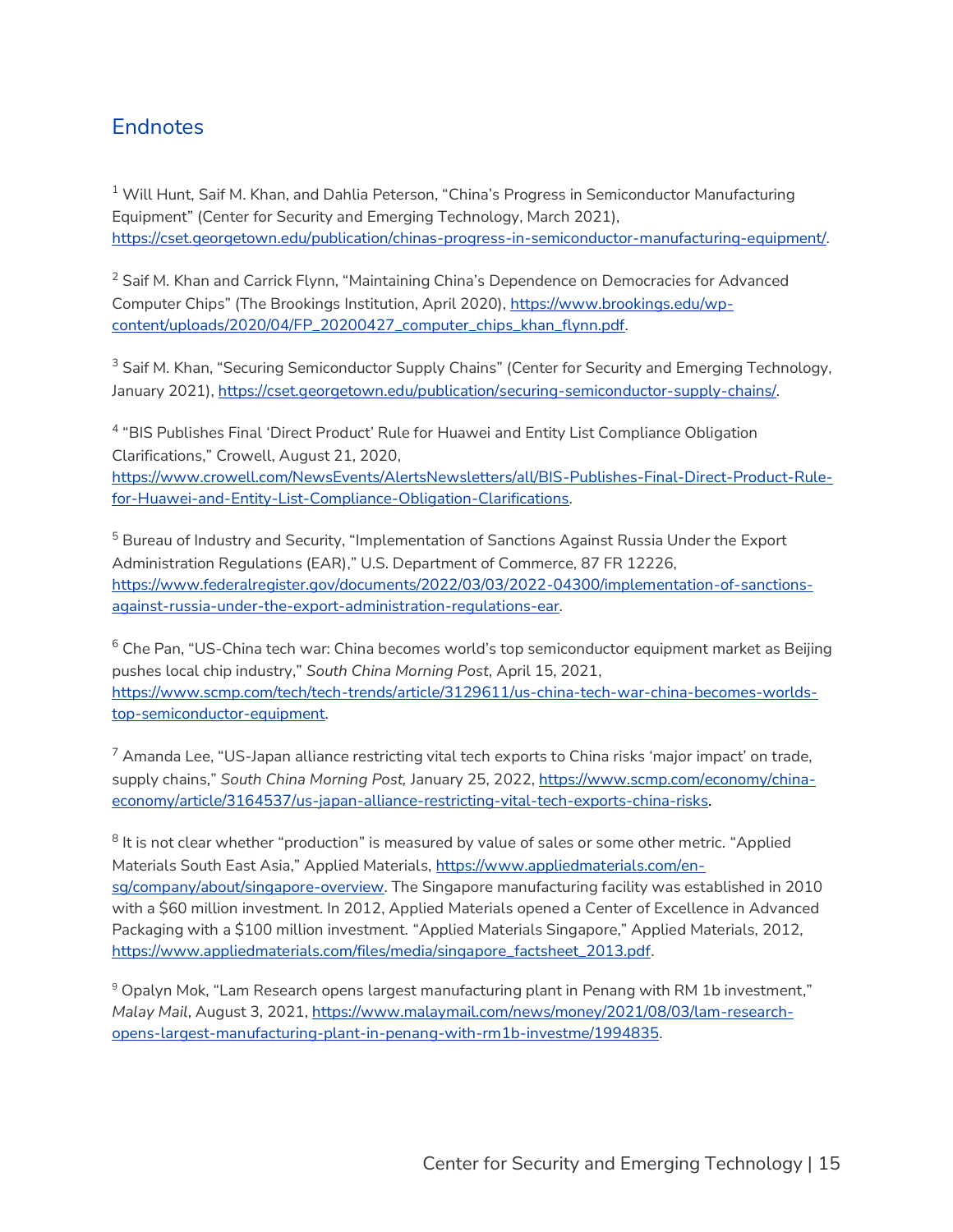<sup>10</sup> "ASML 2020 Annual Report" (ASML, February 2021), [https://www.asml.com/en/investors/annual](https://www.asml.com/en/investors/annual-report/2020)[report/2020](https://www.asml.com/en/investors/annual-report/2020)

 $11$  Note that we include here only locations manufacturing products included in Applied Materials' Semiconductor Systems business line; we exclude locations that produce products for "Display and Adjacent Marketsͳ as well as ͲRemanufactured Equipment Products.ͳ U.S. Securities and Exchange Commission, "Applied Materials, Inc.," Form 10-K, 2020, [https://ir.appliedmaterials.com/static](https://ir.appliedmaterials.com/static-files/23db1829-8afd-408e-a820-669346acbad3)[files/23db1829-8afd-408e-a820-669346acbad3.](https://ir.appliedmaterials.com/static-files/23db1829-8afd-408e-a820-669346acbad3)

 $12$  U.S. Securities and Exchange Commission, "Lam Research Corporation," Form 10-K, 2017, <https://investor.lamresearch.com/static-files/060c48ec-d0e9-433d-a280-69cc16bd0a6f>

13 "Head Office." TEL Magnetic Solutions Ltd., <https://www.tel.com/about/locations/telmsl.html>

<sup>14</sup> U.S. Securities and Exchange Commission, "KLA Corporation," Form 10-K, [https://ir.kla](https://ir.kla-tencor.com/sec-filings/annual-reports/content/0000319201-21-000029/0000319201-21-000029.pdf)[tencor.com/sec-filings/annual-reports/content/0000319201-21-000029/0000319201-21-000029.pdf](https://ir.kla-tencor.com/sec-filings/annual-reports/content/0000319201-21-000029/0000319201-21-000029.pdf)

<sup>15</sup> "Integrated Annual Report 2020" (Advantest, 2020), 76, [https://www.advantest.com/about/pdf/E\\_all\\_IAR2020.pdf.](https://www.advantest.com/about/pdf/E_all_IAR2020.pdf)

<sup>16</sup> U.S. Securities and Exchange Commission, "Teradyne, Inc.," Form 10-K, 2020, <https://investors.teradyne.com/static-files/cfd845ac-35c6-4a84-8e64-70fc2020c9d1>

<sup>17</sup> "Annual Report 2020" (SCREEN Group, March 2020), 54, [https://www.screen.co.jp/download\\_file/get\\_file/SCREEN\\_ARE\\_2020.pdf.](https://www.screen.co.jp/download_file/get_file/SCREEN_ARE_2020.pdf)

<sup>18</sup> "Hitachi High-Tech Global Network," Hitachi, [https://map.hitachi](https://map.hitachi-hightech.com/en?lang=en&_ga=2.143158641.558272455.1632154760-177854477.1632154760)[hightech.com/en?lang=en&\\_ga=2.143158641.558272455.1632154760-177854477.1632154760.](https://map.hitachi-hightech.com/en?lang=en&_ga=2.143158641.558272455.1632154760-177854477.1632154760) Note that not all facilities are necessarily related to SME.

<sup>19</sup> "Annual Report 2020" (ASM International, 2020), 14, [https://www.asm.com/Downloads/2020\\_ASMI\\_Annual\\_Report.pdf.](https://www.asm.com/Downloads/2020_ASMI_Annual_Report.pdf)

<sup>20</sup> "The Wassenaar Arrangement at a Glance," Arms Control Association, February 2022, <https://www.armscontrol.org/factsheets/wassenaar>

 $21$  Our analysis did not identify any public statements from SME firms stating that they had offshored capacity specifically in order to avoid trade restrictions. But concerns about trade restrictions have only become salient for SME firms since U.S.-China trade tensions ramped up in 2018. And it is not clear whether firms would be candid about their desire to avoid trade restrictions, even if this is an important factor in offshoring decisions.

<sup>22</sup> Will Hunt and Remco Zwetsloot, "The Chipmakers: U.S. Strengths and Priorities for the High-End Semiconductor Workforce" (Center for Security and Emerging Technology, September 2020),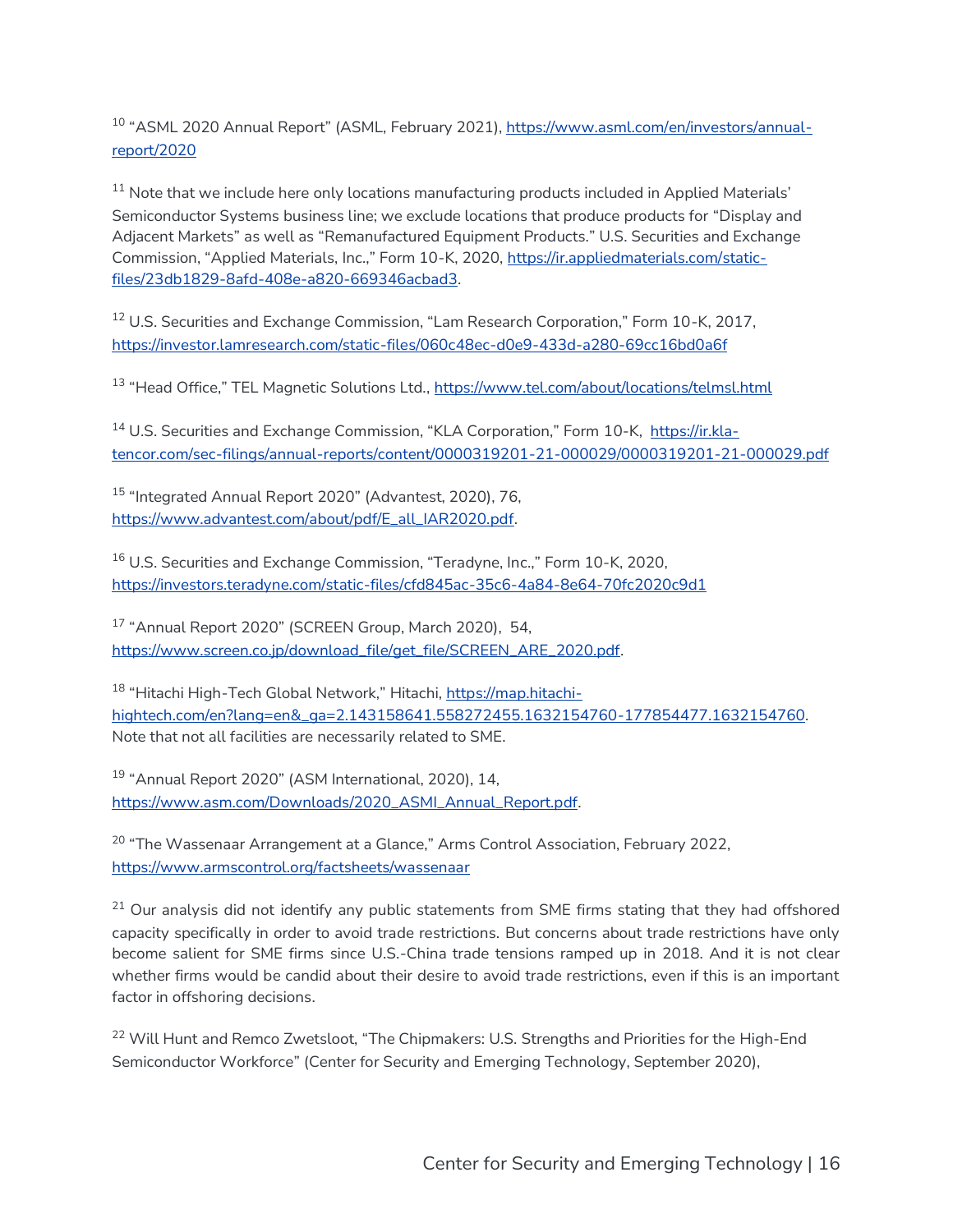[https://cset.georgetown.edu/publication/the-chipmakers-u-s-strengths-and-priorities-for-the-high-end](https://cset.georgetown.edu/publication/the-chipmakers-u-s-strengths-and-priorities-for-the-high-end-semiconductor-workforce/)[semiconductor-workforce/.](https://cset.georgetown.edu/publication/the-chipmakers-u-s-strengths-and-priorities-for-the-high-end-semiconductor-workforce/) 

<sup>23</sup> Will Hunt, "Reshoring Chipmaking Capacity Requires High-Skilled Foreign Talent" (Center for Security and Emerging Technology, February 2022), [https://cset.georgetown.edu/publication/reshoring](https://cset.georgetown.edu/publication/reshoring-chipmaking-capacity-requires-high-skilled-foreign-talent/)[chipmaking-capacity-requires-high-skilled-foreign-talent/.](https://cset.georgetown.edu/publication/reshoring-chipmaking-capacity-requires-high-skilled-foreign-talent/)

<sup>24</sup> U.S. Securities and Exchange Commission, "Lam Research Corporation," Form 10-K; "Annual Report 2021" (KLA, 2021),

[https://d1io3yog0oux5.cloudfront.net/\\_b6d2b341189f548b377aee85647f2c01/klatencor/db/1157/103](https://d1io3yog0oux5.cloudfront.net/_b6d2b341189f548b377aee85647f2c01/klatencor/db/1157/10354/annual_report/Annual+Report+%28Final%29.pdf) [54/annual\\_report/Annual+Report+%28Final%29.pdf;](https://d1io3yog0oux5.cloudfront.net/_b6d2b341189f548b377aee85647f2c01/klatencor/db/1157/10354/annual_report/Annual+Report+%28Final%29.pdf) U.S. Securities and Exchange Commission, "Teradyne, Inc.". Notably, the annual reports from 2019 and earlier mention "trade disputes" in the abstract, but the ones from 2020 are much more specific—all of them discuss at length (devoting at least one paragraph) to recent export controls targeting Huawei and other entity-listed companies in China.

<sup>25</sup> "We have definitely the ability, the similarity in what we do in these different sites allows us some flexibility, which over time has caused us actually to transition more to the site out of the U.S. in both, the case of Israel and also in Singapore. So that's something that we're always evaluating in terms of our ability and flexibility to manufacture in different products and different locations based on customer needs, supply chain and our staffing. So of course, that's a lever and an option that we have as we look out and think about where the best place to be positioned is," Rick Wallace, CEO, KLA, "KLA Corporation (KLAC) CEO Rick Wallace on Q1 2020 Results – Earnings Call Transcript," Seeking Alpha, May 5, 2020, [https://seekingalpha.com/article/4343405-kla-corporation-klac-ceo-rick-wallace-on-q1-](https://seekingalpha.com/article/4343405-kla-corporation-klac-ceo-rick-wallace-on-q1-2020-results-earnings-call-transcript?part=single) [2020-results-earnings-call-transcript?part=single;](https://seekingalpha.com/article/4343405-kla-corporation-klac-ceo-rick-wallace-on-q1-2020-results-earnings-call-transcript?part=single) "And we all have factories outside of the United States in addition to in the United States. And if we needed to or chose to, we could move things over a period of time, if that made sense to do," Doug Bettinger, CFO, Lam Research, "Lam Research Corporation (LRCX) Management Presents at Bank of America Securities Global Tech Conference (Transcript," Seeking Alpha, June 3, 2020, [https://seekingalpha.com/article/4351852-lam-research](https://seekingalpha.com/article/4351852-lam-research-corporation-lrcx-management-presents-bank-of-america-securities-global-tech)[corporation-lrcx-management-presents-bank-of-america-securities-global-tech;](https://seekingalpha.com/article/4351852-lam-research-corporation-lrcx-management-presents-bank-of-america-securities-global-tech) "We do have, and we talked about that on the call, significant flexibility from a geographic footprint perspective. I think many investors know we have large operations in Singapore. We have large operations and Austin. In many cases we're dual building products between those two operations. That really helps us also from a business continuity perspective, whether it's COVID-19 or any other type of situation," Gary Dickerson, CEO, Applied Materials, "Applied Materials Inc (AMAT) CEO Gary Dickerson Presents 2020 Bernstein Strategic Decisions Conference (Transcript)," Seeking Alpha, May 30, 2020, [https://seekingalpha.com/article/4351028-applied-materials-inc-amat-ceo-gary-dickerson-presents-](https://seekingalpha.com/article/4351028-applied-materials-inc-amat-ceo-gary-dickerson-presents-2020-bernstein-strategic-decisions)[2020-bernstein-strategic-decisions.](https://seekingalpha.com/article/4351028-applied-materials-inc-amat-ceo-gary-dickerson-presents-2020-bernstein-strategic-decisions)

<sup>26</sup> Lee, "US-Japan alliance restricting vital tech exports to China," [https://www.scmp.com/economy/china-economy/article/3164537/us-japan-alliance-restricting-vital](https://www.scmp.com/economy/china-economy/article/3164537/us-japan-alliance-restricting-vital-tech-exports-china-risks)[tech-exports-china-risks.](https://www.scmp.com/economy/china-economy/article/3164537/us-japan-alliance-restricting-vital-tech-exports-china-risks)

 $27$  "I think it—we used to need to get licenses to ship etch [equipment]. I think that the industry lobbied and that went away. I think it was in 2015. It's been gone for quite a while. So, no, we don't need any licenses as we sit here today to sell anything in China," Doug Bettinger, CFO, Lam Research, "KLA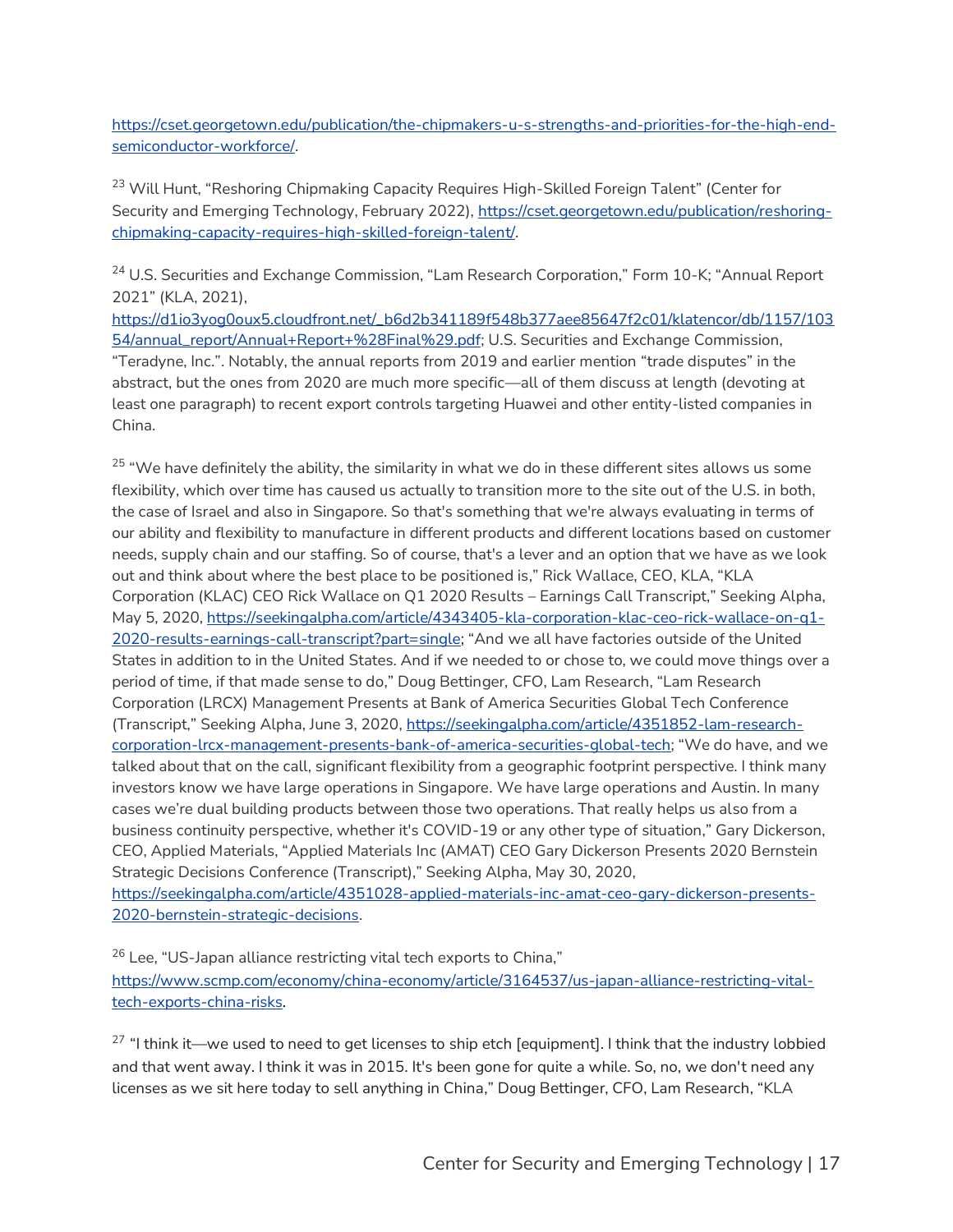Corporation (KLAC) CEO Rick Wallace on Q1 2020 Results – Earnings Call Transcript," Seeking Alpha.

<sup>28</sup> Saif M. Khan, "U.S. Semiconductor Exports to China: Current Policies and Trends" (Center for Security and Emerging Technology, October 2020), [https://cset.georgetown.edu/publication/u-s-semiconductor](https://cset.georgetown.edu/publication/u-s-semiconductor-exports-to-china-current-policies-and-trends/)[exports-to-china-current-policies-and-trends/.](https://cset.georgetown.edu/publication/u-s-semiconductor-exports-to-china-current-policies-and-trends/)

<sup>29</sup> Khan, "U.S. Semiconductor Exports to China."

<sup>30</sup> Federal Register 85, no. 82 (April 28, 2020),

[https://www.bis.doc.gov/index.php/documents/regulations-docs/federal-register-notices/federal](https://www.bis.doc.gov/index.php/documents/regulations-docs/federal-register-notices/federal-register-2020/2545-85-fr-23459/file)[register-2020/2545-85-fr-23459/file.](https://www.bis.doc.gov/index.php/documents/regulations-docs/federal-register-notices/federal-register-2020/2545-85-fr-23459/file) Note that the presence of Cuba in the list is irrelevant due to the embargo against Cuba.

<sup>31</sup> U.S. Department of Commerce, "Commerce Adds China's SMIC to the Entity List, Restricting Access to Key Enabling U.S. Technology," December 18, 2020, [https://2017-2021.commerce.gov/news/press](https://2017-2021.commerce.gov/news/press-releases/2020/12/commerce-adds-chinas-smic-entity-list-restricting-access-key-enabling.html)[releases/2020/12/commerce-adds-chinas-smic-entity-list-restricting-access-key-enabling.html.](https://2017-2021.commerce.gov/news/press-releases/2020/12/commerce-adds-chinas-smic-entity-list-restricting-access-key-enabling.html) 

32 "I would note that the new rules do not impact the majority of our business as most of our products are manufactured and assembled outside of the United States," Bren Higgins, CFO, KLA, "KLA Corporation (KLAC) CEO Rick Wallace on Q1 2020 Results – Earnings Call Transcript." "[W]e feel like based on everything we understand about what's written and what the intent of those rules are, that we've got a path to be compliant by the time the rules are implemented at the end of June, in a way that doesn't create significant disruption to our business," Dan Durn, CFO, Applied Materials, "Transcript: Applied Materials, Inc. Presents at Cowen's 48th Annual 2020 Virtual Technology, Media & Telecom Conference," MarketScreener, May 28, 2020,

[https://www.marketscreener.com/amp/quote/stock/APPLIED-MATERIALS-INC-4850/news/Transcript-](https://www.marketscreener.com/amp/quote/stock/APPLIED-MATERIALS-INC-4850/news/Transcript-Applied-Materials-Inc-Presents-at-Cowen-146-s-48th-Annual-2020-Virtual-Technology-M-37890069/)[Applied-Materials-Inc-Presents-at-Cowen-146-s-48th-Annual-2020-Virtual-Technology-M-](https://www.marketscreener.com/amp/quote/stock/APPLIED-MATERIALS-INC-4850/news/Transcript-Applied-Materials-Inc-Presents-at-Cowen-146-s-48th-Annual-2020-Virtual-Technology-M-37890069/)[37890069/.](https://www.marketscreener.com/amp/quote/stock/APPLIED-MATERIALS-INC-4850/news/Transcript-Applied-Materials-Inc-Presents-at-Cowen-146-s-48th-Annual-2020-Virtual-Technology-M-37890069/) "We believe that we'll be able to comply with minimal impact on our business," Gary Dickerson, CEO, Applied Materials, "Applied Materials Inc (AMAT) CEO Gary Dickerson Presents 2020 Bernstein Strategic Decisions Conference (Transcript).

33 U.S. Department of Commerce, "Commerce Adds China's SMIC to the Entity List, Restricting Access to Key Enabling U.S. Technology."

34 "Applied Materials Opens Global Hub in Singapore for Manufacturing Semiconductor Equipment," Applied Materials, Applied Materials, April 13, 2010, [https://www.appliedmaterials.com/newsroom/news/applied-materials-opens-global-hub-singapore](https://www.appliedmaterials.com/newsroom/news/applied-materials-opens-global-hub-singapore-manufacturing-semiconductor-equipment)[manufacturing-semiconductor-equipment.](https://www.appliedmaterials.com/newsroom/news/applied-materials-opens-global-hub-singapore-manufacturing-semiconductor-equipment)

<sup>35</sup> Sean Randolph, "Silicon Valley to Silicon Wadi: California's Economic Ties with Israel" (Bay Area Council Economic Institute, October 2021), [http://www.bayareaeconomy.org/files/pdf/SiliconValleyToSiliconWadi.pdf.](http://www.bayareaeconomy.org/files/pdf/SiliconValleyToSiliconWadi.pdf)

36 "Lam opens second Austrian R&D lab," EETimes, May 10, 2012, [https://www.eetimes.com/lam](https://www.eetimes.com/lam-opens-second-austrian-rd-lab/)[opens-second-austrian-rd-lab/#](https://www.eetimes.com/lam-opens-second-austrian-rd-lab/)